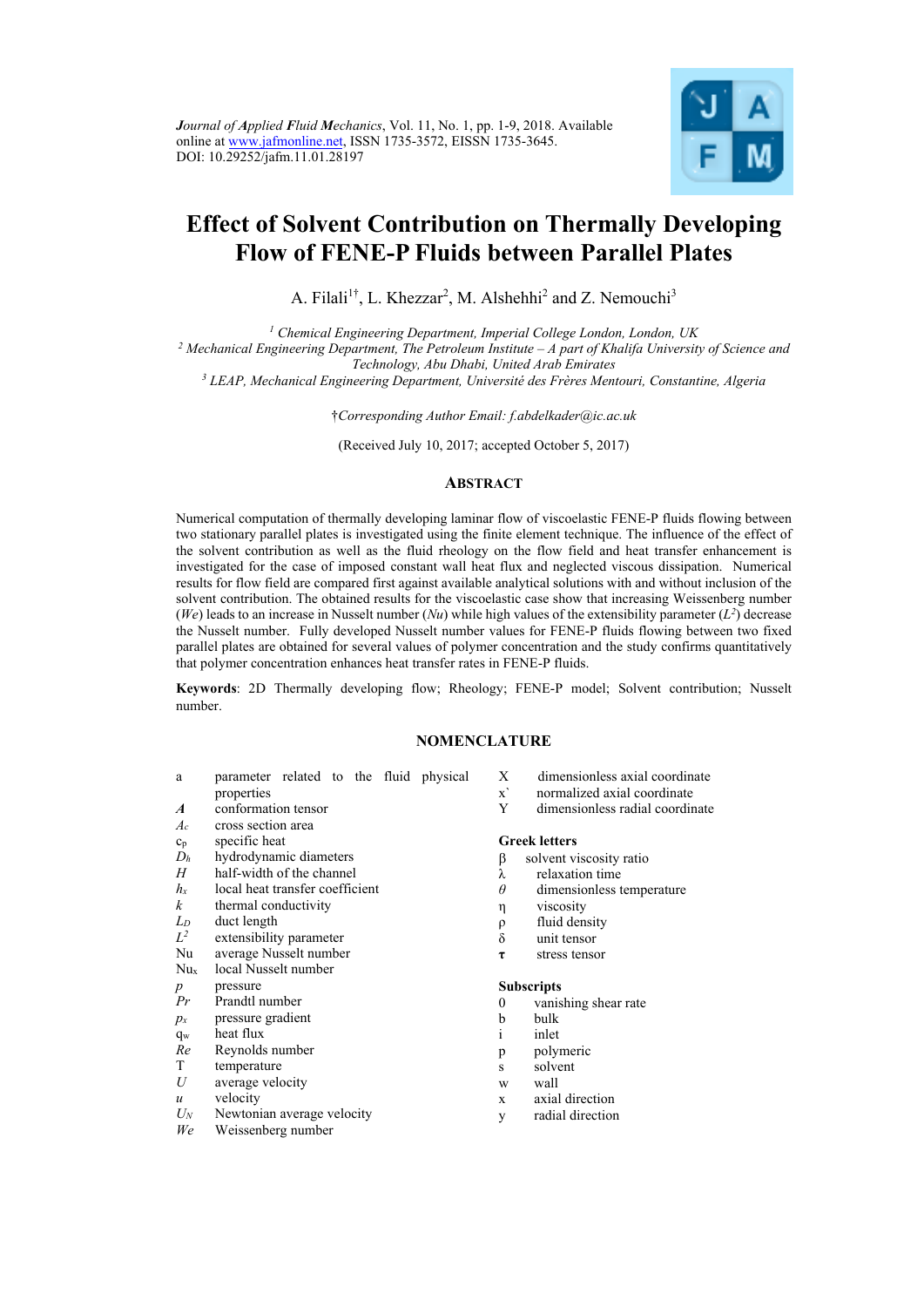#### **1. INTRODUCTION**

Many industrial applications require the understanding and solution of heat transfer analysis of hydrodynamically fully developed and thermally developing flows. This case that is known as Graetz problem is relevant to different industrial applications, such as heating and cooling processes in ducts of different cross-sections, and the design and optimization of compact heat exchangers in chemical, pharmaceutical and food industries.

Solution of Graetz problem for Newtonian fluids between two parallel plates is well documented by Shah and London (1978). Also, solutions have been obtained for non-Newtonian inelastic fluids of the power law type, see the work of Cotta and Ozisik (1986), Etemad *et al.* (1994) and Jambal *et al.* (2005). The analytical solution of a viscoelastic fluid can only be obtained for fully developed conditions. The drive to understand the flow and heat transfer behaviour of viscoelastic fluids is due to the enhanced heat transfer that can be obtained, see Hartnett and Kostic (1985).

A number of viscoelastic rheological models have been developed over the years exhibiting various degrees of successes in modelling the behavior of real viscoelastic fluids. In contrast to inelastic fluids flowing between parallel plates, relatively fewer investigations were conducted for viscoelastic fluids and were limited to fully developed flow, as indicated in Coelho *et al.* (2003). In addition most of them have used the Phan-Thien-Tanner (PTT) model. Thus, Coelho *et al.* (2003) derived an analytical solution for the simplified version of the PTT model with a linear stress function for two imposed boundary conditions of constant heat flux and constant wall temperature. Previous studies and solutions to the heat transfer problem of the same viscoelastic fluid flowing through pipe and channel geometries were carried out by the same group, Pinho and Oliveira (2000) and Coelho *et al.* (2002) and also by Filali *et al.* (2012). Pinho and Oliveira (2000) investigated the viscous dissipation effect on the heat transfer rate for imposed constant heat flux conditions (qw = constant), while Coelho *et al*. (2002) investigated similar problem for constant wall temperature condition  $(T_{wall} = constant)$ . Later, Hashemabadi *et al.* (2004) presented an analytical solution for fully-developed laminar forced convection of SPTT fluids flowing between heated stationary and moving insulated plates. It was reported that viscous heating has a significant effect on decreasing Nusselt number and the influence of the elongational parameter and the Deborah number in increasing the heat transfer coefficient depending on the values of dimensional pressure gradient.

Another model used for polymeric fluids is the nonlinear dumbbell model proposed by Peterlin (1966) known as the FENE-P model (Finite Extensible Nonlinear Elastic while P stands for Peterlin). Using such a model, a fully developed solution for the velocity field under laminar conditions was derived by Oliveira (2002) for pipe and channel flows. Later, Oliveira *et al.* (2004) investigated the Graetz problem and developed a semi-analytical solution of

a pure FENE-P fluid for tube and slit flow under prescribed constant heat flux and wall temperature. They neglected solvent contribution and took into account the viscous dissipation. Further investigations were carried out numerically by Filali and Khezzar (2013) to study the Graetz problem in ducts using the FENE-P model. Mixing Newtonian solvent with small amount of polymer was reported to show a different behaviour compared to a pure polymeric fluid. That's due to the increased resistance to flow and it was shown by McKinley and Sridhar (2002) and Lindner and Vermant (2003). These dissolved polymers can be found in several industrial applications, such us biopolymer solutions, see Fano (1908) (e.g. plant extracts, bile and egg white), inkjet printing where the polymer concentration and the molecular weight must be chosen carefully for a better printing quality, see Morrison and Harlen (2009) and Hoath *et al.* (2014). In this context, Cruz *et al.* (2005) derived an exact combined solution for the velocity field for fully developed flow in an axisymmetric pipe and plane channel for the affine PTT and FENEP models taking into account a non-zero solvent Newtonian viscosity. It is worth mentioning that no analytical solution can be obtained for three-dimensional geometries as concluded by Khezzar *et al.* (2014) and hence closed form analytical solutions for complex fluid flows, remain confined to a class of problems with simple geometries and fully developed conditions.

While a solution for the hydrodynamic problem of flow between parallel plates using a FENE-P fluid in the fully developed region does exist even with a solvent contribution, it is clear that a solution to the flow and heat transfer problem of developing flow between parallel plates for a FENE-P fluid when the solvent contribution is present does not exist. The present paper aims to fill this gap. The main focus of this paper is the consideration of the effect of the solvent contribution, the fluid viscoelasticity and the rheological parameters of the FENE-P model on heat transfer enhancement for the two dimensional thermally developing entry flows between two stationary parallel plates. In particular, the influence of Weissenberg number (*We*) and extensibility parameter  $(L^2)$  on flow, and specifically the heat rate quantified. The present results of the FENE-P fluids including the effects of the solvent contribution and the fluid rheology on the heat transfer rate can find extensive use in many industrial applications whenever enhanced heat transfer rates are sought.

#### **2. MATHEMATICAL MODEL**

The simulation considers a steady laminar flow with constant fluid properties. The FENE-P viscoelastic model is selected in the present study to characterize the Non-Newtonian behaviour of the fluid. The dimensionless governing equations for incompressible non-isothermal viscoelastic flows where obtained by scaling the dimensional equations with the characteristic length (hydraulic diameter  $(D<sub>h</sub>)$  considered to be equal to  $4H$  for channel flow, were *H* is the half channel width.), *U* (average fluid velocity), pressure term with  $1/(\rho/U^2)$ , the polymeric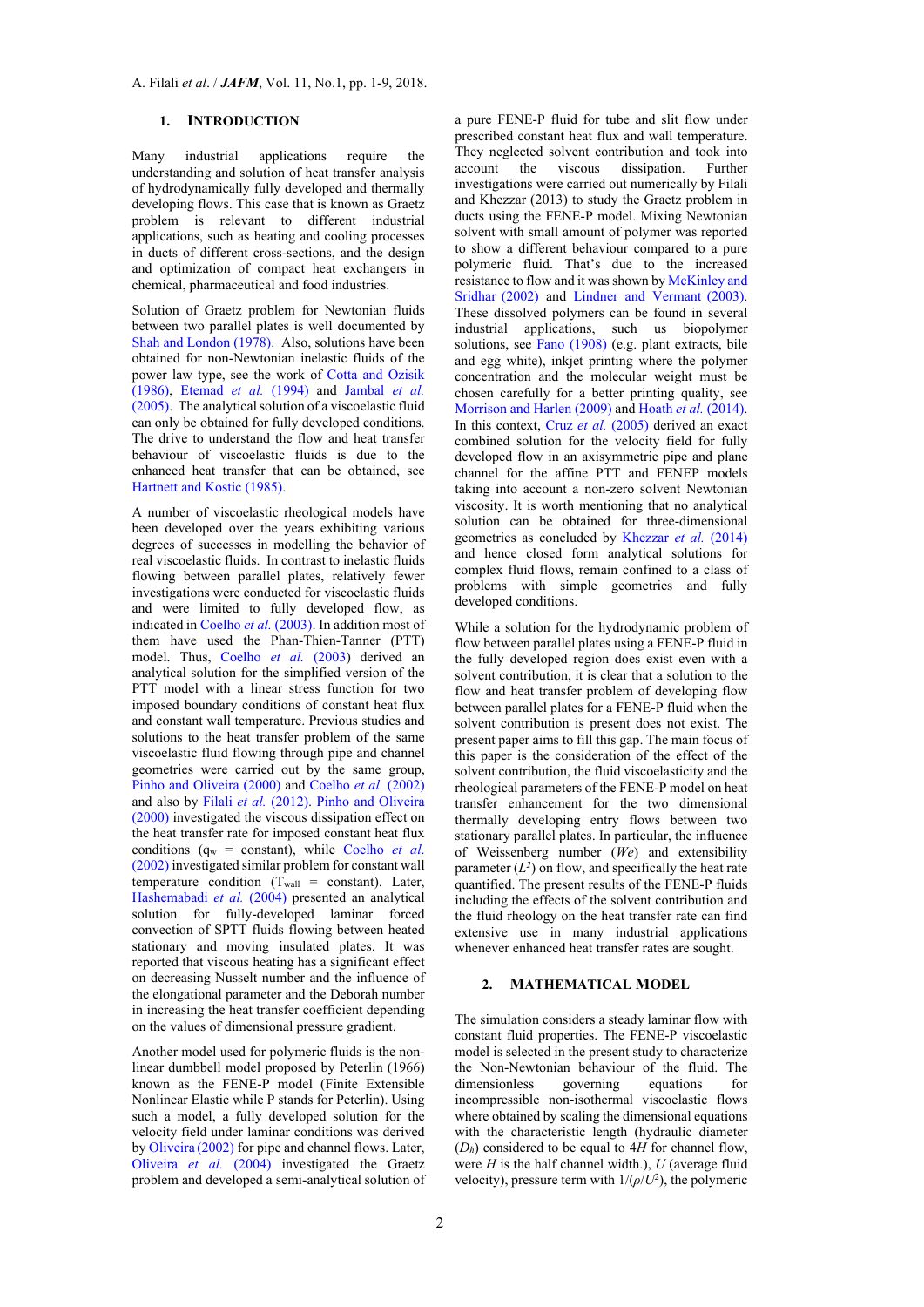stress tensor with  $D_h/(U(\eta_s+\eta_p))$ , where  $\eta_s$  is the zero shear rate solvent viscosity and  $\eta_p$  is the zero shear rate polymeric viscosity. The dimensionless temperature term ( $\theta$ ) is scaled as  $\theta = (T-T_i)/(q_w.D_h/k)$ , where  $T_i$  is the inlet fluid temperature and  $k$  is the fluid thermal conductivity. This yields the following dimensionless equations (when viscous dissipation is neglected),

$$
\nabla \mathbf{u} = 0 \tag{1}
$$

$$
\left(\boldsymbol{u}\cdot\!\nabla\right)\boldsymbol{u} = -\nabla p + \frac{\beta}{\mathrm{Re}}\nabla^2\boldsymbol{u} + \frac{1-\beta}{\mathrm{Re}}\frac{1}{\mathcal{W}e}\nabla\cdot\boldsymbol{\tau}_p\tag{2}
$$

$$
\left(\mathbf{u}\cdot\nabla\right)\theta = \frac{1}{\text{Re}\,\text{Pr}}\nabla^2\theta\tag{3}
$$

For simplicity, the notation used in Eqs. (1-3) for the unknown variables is similar to the notation used for non-dimensional Navier Stokes equations. In Eq. (2), β, defined as in Eq. (4) represents the ratio of the zero shear rate solvent viscosity to the total zero shear rate viscosity (*η*)

$$
\beta = \eta_s / \eta \tag{4}
$$

$$
\eta = \eta_s / \eta_p \tag{5}
$$

The fluid elasticity is characterized by the Weissenberg number;

$$
We = \lambda U / D_h \tag{6}
$$

where  $\lambda$  is the relaxation time. The Reynolds number is defined as

$$
Re = \rho D_h U / (n_s + n_p) \tag{7}
$$

In Eq. (3), *Pr* is the Prandtl number defined as

$$
Pr = c_p \eta / k \tag{8}
$$

The fluid properties are considered to be constant.

In the present study, the polymeric component that is contributing to the stress  $(\tau_p)$  in Eq. (2) is calculated using the FENE-P viscoelastic model; see Bird *et al*. (1987).

The basis of the FENE-P model has been described in several research papers such us Oliveira (2002), Bird *et al.* (1987), Bird *et al.* (1980) and Purnode and Crochet (1998). The FENE model is used to model long-chained polymers. It represents the polymers by connecting a sequence of beads with nonlinear springs. The FENE model is found to properly model shear-thinning fluids. In Eq. (2), the polymer contribution to the stress needs modelling. Thus, the polymer stress is calculated from:

$$
\boldsymbol{\tau}_p = \frac{\eta_p}{\lambda} \left[ \frac{A}{1 - \text{tr}(A)/(L^2)} - a\boldsymbol{\delta} \right] \tag{9}
$$

where  $tr(A)$  is the trace of the configuration tensor *A* and *A* can be obtained from:

$$
\frac{A}{1-\text{tr}(A)/(L^2)} + \lambda \stackrel{\nabla}{A} = a\delta \tag{10}
$$

where  $L^2$  must always be greater than unity and also

appears via the parameter *a*, which is defined as  $a \equiv$  $1/(1-3/L^2)$  in Eqs. (9) and (10). Furthermore, when  $L$  (or  $L^2$ ) goes to infinity, the FENE-P model becomes similar to the Maxwell model. The convected derivative by  $\nabla$ .

In this representation, the temperature dependent factor of *A* is ignored; see Khezzar *et al.* (2014). This simplification is however, strictly valid only under fully developed conditions. Oliveira (2002) made use of it and with additional simplifications of the momentum equation he was able to obtain his closed form analytical solution. We maintain the same and assume that its influence will remain negligible. While this assumption is introduced in the transport equation for the configuration tensor, the momentum and energy equations remain complete. Local heat transfer coefficient  $(h_x)$  is calculated from:

$$
q_w = h_x(T_b - T_w),\tag{11}
$$

where the fluid bulk temperature denoted by  $T_b$  is defined by Shah and London (1978)

$$
T_b = \frac{1}{A_c U} \int_{A_c} u \cdot T dA_c \tag{12}
$$

Consequently, the local heat transfer coefficient is defined as

$$
Nu_x = \frac{h_x H}{k} = \frac{q_w D_h}{k (T_w - T_b)}
$$
(13)

and its average along the pipe length is defined as

$$
Nu = \frac{1}{L} \int_{0}^{L} Nu_x dx
$$
 (14)

### **3. NUMERICAL SCHEMES AND METHOD CONVERGENCE**

The present simulations are carried out using ANSYS POLYFLOW, the finite element based flow modelling software package. The discrete elastic-viscous split stress (DEVSS) method incorporating the streamline upwinding (SU) scheme is used to improve convergence and deal with the numerical instabilities related to the non-linear terms in the modelling of viscoelastic flows. Additional to the DEVSS/SU technique, the use of an evolution variable to deal with the viscoelastic stress terms was necessary. The technique can be applied directly to the parameters that cause non-linearity such as the relaxation time (*λ*). In this case, the relaxation time value is reduced to a minimum value allowing a successful convergence of the problem, then it is increased gradually by an incremental step until the final set value is reached. Convergence of the numerical computation in POLYFLOW is ensured when the relative error for each variable ( $p$ ,  $u$  and  $\tau$ ) reaches 10<sup>-4</sup>.

### **4. GEOMETRY, BOUNDARY CONDITIONS AND MODEL MESHING**

The present work addresses itself to the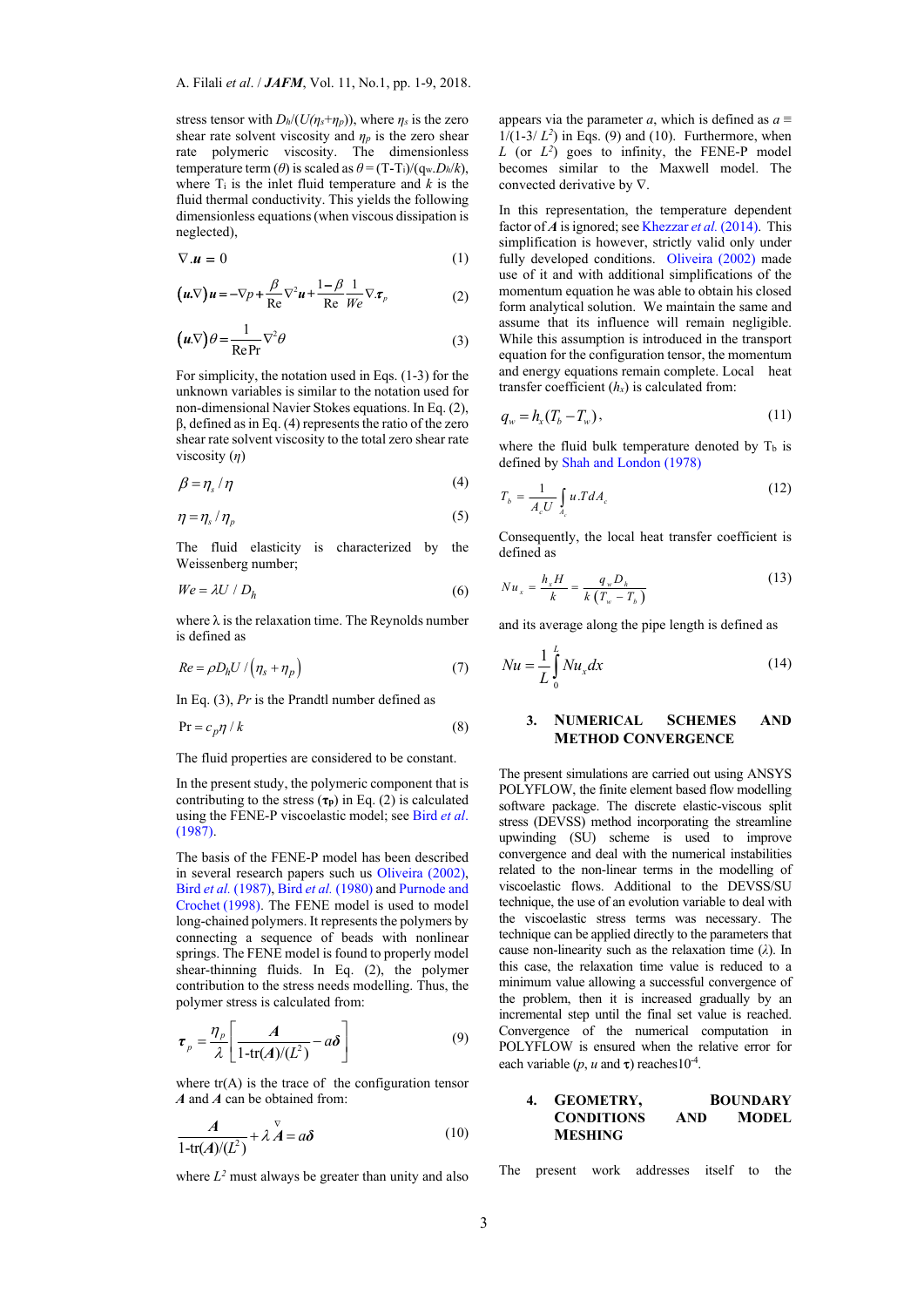determination of Nusselt number and the hydrodynamic behaviour of FENE-P fluid flowing in a 2D channel duct. The imposed boundary conditions can be summarized as follows:

- At the inlet section,  $X = 0$ , a fully developed velocity profile and constant temperature  $(\theta = 0)$ are imposed.
- At the wall,  $Y = y/D_h$ , no-slip condition  $u = v =$ 0 and a uniform heat flux qw are applied.
- At the symmetry axis,  $Y = 0$ ,  $\partial \theta / \partial Y = 0$ .
- At the outlet, X=*LD*/*Dh*, outflow boundary conditions are applied.

Figure 1 illustrates the geometry and boundary conditions considered in the present simulation.



The local Nusselt number variations are presented and plotted versus the normalized longitudinal distance  $(x^{\prime})$  where  $x^{\prime} = x/H$ . Re.Pr. The assumed value of the Prandtl number *Pr* = 30.

A grid sensitivity study was conducted considering the variation of the Nusselt number for *We* = 10 and  $L^2 = 10$  to obtain optimum mesh size that can be used to obtain accurate results with a minimum computational cost. Results for the three different meshes used are shown in Fig. 2. A minor difference is exhibited between meshes M2 and M3. Hence, to optimize the numerical calculations, mesh M2 is considered in all computations of the present study.



**Fig. 2. Mesh independency test for 2D channel case: heat transfer coefficient vs. normalized**  longitudinal distance x' for  $We = 10, L^2 = 10$ .

## **5. RESULTS AND DISCUSSION**

The results presented in this analysis are reported

for FENE-P viscoelastic fluids flowing between fixed parallel plates under constant heat flux boundary condition. The main aim here is to seek to quantify the effect of the solvent concentration  $(\beta)$  which can take values in the interval [0, 1] on flow parameters such as the axial velocity, stress profiles, but mainly on the Nusselt number with *L2* and *We* as parameters. A zero value of  $\beta$  corresponds to zero solvent viscosity and 1 to a purely viscous Newtonian fluid. The numerical results for the velocity and stress profiles are compared with the existing analytical solution developed by Cruz *et al.* (2005), for a pure polymeric FENEP fluid in which the solvent viscosity ratio is very small  $\beta \approx 0$ , which correspond also with the analytical solution developed by Oliveira (2002) for  $\beta = 0$ . Only Sample results for  $\beta = 0$  will be presented here for validation and comparison purposes. Extensive results for pure polymeric FENE-P fluid can be found in a previously published paper, see Filali *et al.* (2014), in which important results showing the effect of  $We$  and  $L^2$  on the Nusselt number were presented for two imposed boundary conditions; constant heat flux  $(q_w=constant)$  and constant wall temperature (T<sub>wall</sub>=constant).

Subsequently, the solvent contribution effect is considered ( $\beta \neq 0$ ) for an imposed constant heat flux thermal boundary condition and the analytic solution for velocity distribution of Cruz *et al*. (2005), is used as a benchmark and validation for the present approach. The results of the FENE-P fluid flowing within a plane-parallel duct will then contribute and provide extensive numerical results to the heat transfer problem. This is done by examining the effect of  $\beta$  on the calculated Nusselt number in the thermally developing region for high level of elasticity and extensibility parameter as well as the effect of  $\beta$  on the fully developed Nusselt number for different values of the parameter  $W e^2/(aL)^2$ .

# **5.1 Results Without Solvent Contribution**   $( \beta = 0)$

For a pure polymeric FENE-P fluid  $\beta = 0$ , Cruz *et al.* (2005) obtained a theoretical solution for the velocity profile of fully developed flow between parallel plates for a FENE-P fluid with solvent contribution. This solution is used to benchmark the numerical solution obtained herein:

$$
u(y) = \left(\frac{6U_N}{\beta}\right)\left(1 - \left(\frac{y}{H}\right)^2\right) +
$$
  
 
$$
+ \frac{3}{8C\eta_s} \left\{F_R^+ G_R^- - F_r^+ G_r^- + F_R^- G_R^+ - F_r^- G_r^+\right\}
$$
 (15)

where

$$
U_{N} = \frac{-p_{x}H^{2}}{12\eta_{0}}
$$
 (16)

where  $\eta_0$  is the shear-thinning viscosity for vanishing shear rate and the functions F and G are defined as: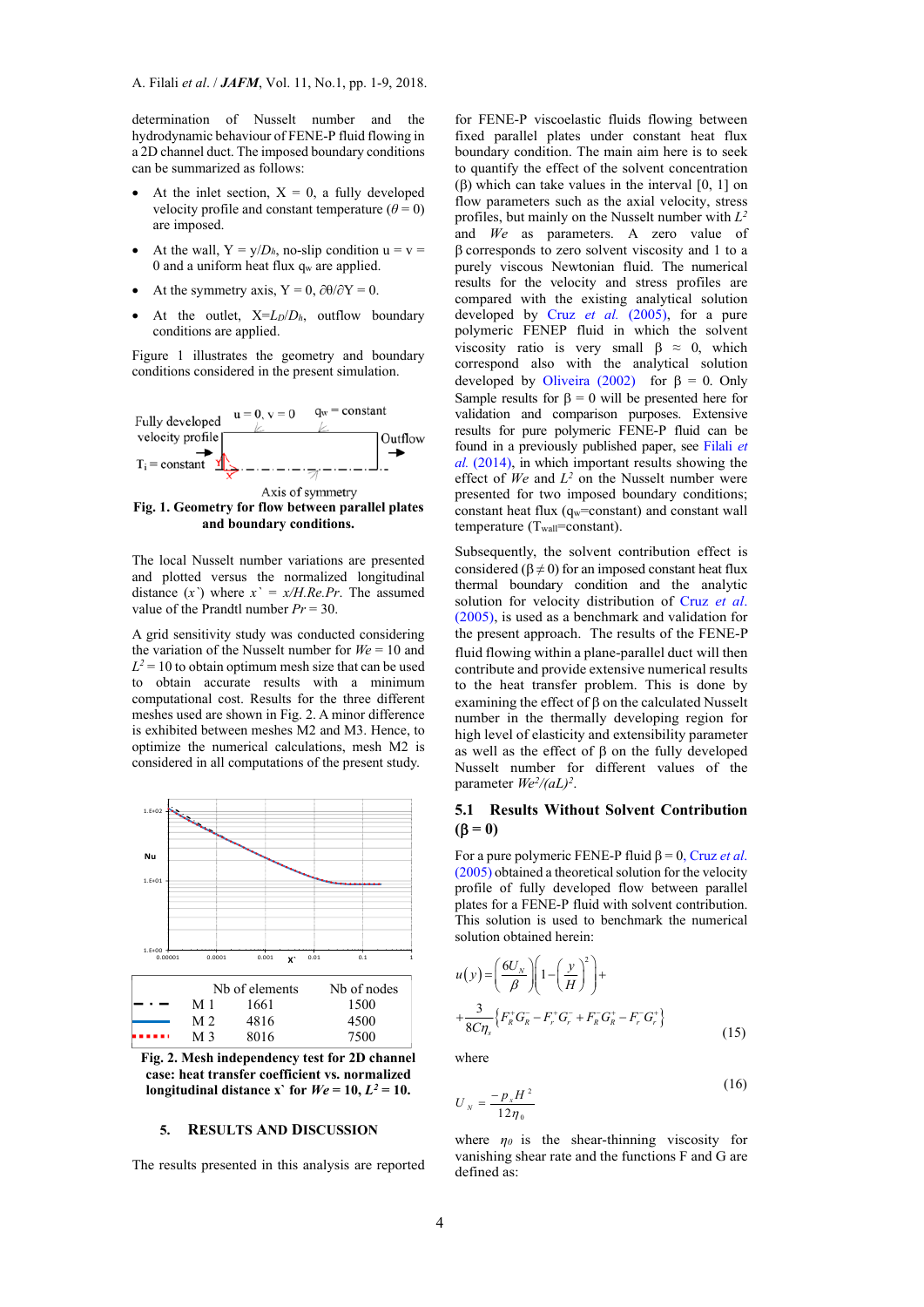$$
F_X^{\pm} = \left( CX \pm \sqrt{M^3 + (CX)^2} \right)^{\frac{1}{3}}
$$
  
\n
$$
G_X^{\pm} = 3CX \pm \sqrt{M^3 + (CX)^2}
$$

and

$$
M = \frac{\eta_{p}^{2} (b+5)^{3}}{6 \lambda^{2} (b+2)^{2}} \left(1 + \frac{\eta_{p}}{\eta_{s}}\right);
$$
  
\n
$$
N = \left(\frac{\eta_{p}^{2} (b+5)^{3}}{4 \lambda^{2} (b+2)^{2}} \frac{\eta_{p}}{\eta_{s}} p_{x}\right) y = Cy
$$
\n(18)

(17)

The comparisons of the velocity profiles against the existing theoretical solution of Cruz *et al*. (2005) are shown in Fig. 3 and 4.



**Fig. 3. Predicted velocity profiles for**  $\beta = 0$ **,**  $L^2 = 10$ **and varying** *We.*

Excellent agreement can be observed between the present numerical profiles and the analytical profiles of Cruz *et al*. (2005) for the FENE-P and Newtonian fluids. It was reported in the analysis of the effect of  $We$  and  $L^2$  on the flow that these two parameters have an opposite effect on the velocity profiles which tends to be flatter for low extensibility values and high elasticity levels due to the enhanced shear-thinning behaviour, see Filali *et al*. (2014). The same effect of *We* and *L2* was reported for the heat transfer results where increasing *We* to a value of 10 for constant value of  $L^2$  =10, increases Nusselt number by 9% and 10.1% over the Newtonian value for both imposed boundary conditions  $(q_w = constant, T_w =$ constant). On the other hand increasing  $L^2$  from 10 to 1000 decreases the heat transfer coefficient. The physics behind the enhanced heat rate for viscoelastic fluids characterized by the shearthinning behaviour can be explained by the changes in the flow field as a result of the reduced fluid viscosity. This change affects the temperature field by increasing the fluid bulk temperature and as a consequence decreases the

temperature difference  $(T_w-T_b)$  used in the determination of heat transfer rate.



#### **5.2 Results With Solvent Contribution (≠0)**

Next, results including the effect of the solvent contribution (meaning when  $\beta \neq 0$ ) are presented. Figure 5a shows fully developed velocity profiles for  $\beta = 0.3$ ,  $L^2=10$  while varying *We*. The numerical solution is shown to agree perfectly with the theoretical velocity profile given by Eq. (15). The small difference in the core velocity remains way below 1%. The effect of *We* can also be clearly seen in Fig. 5b in good agreement with the theoretical solution, i.e. an increase in *We* leads to a small decrease in the core velocity. The same trend was predicted for the axisymmetric geometry by Khezzar *et al.* (2014) but the influence of *We* on the core velocity in that case was much more pronounced.



**Fig. 5a. Predicted fully developed velocity profiles against analytic solution of Cruz**  *et al.* (2005) for  $\beta = 0.3$ ,  $L^2 = 10$  and varying  $We (We = 1$  and 10).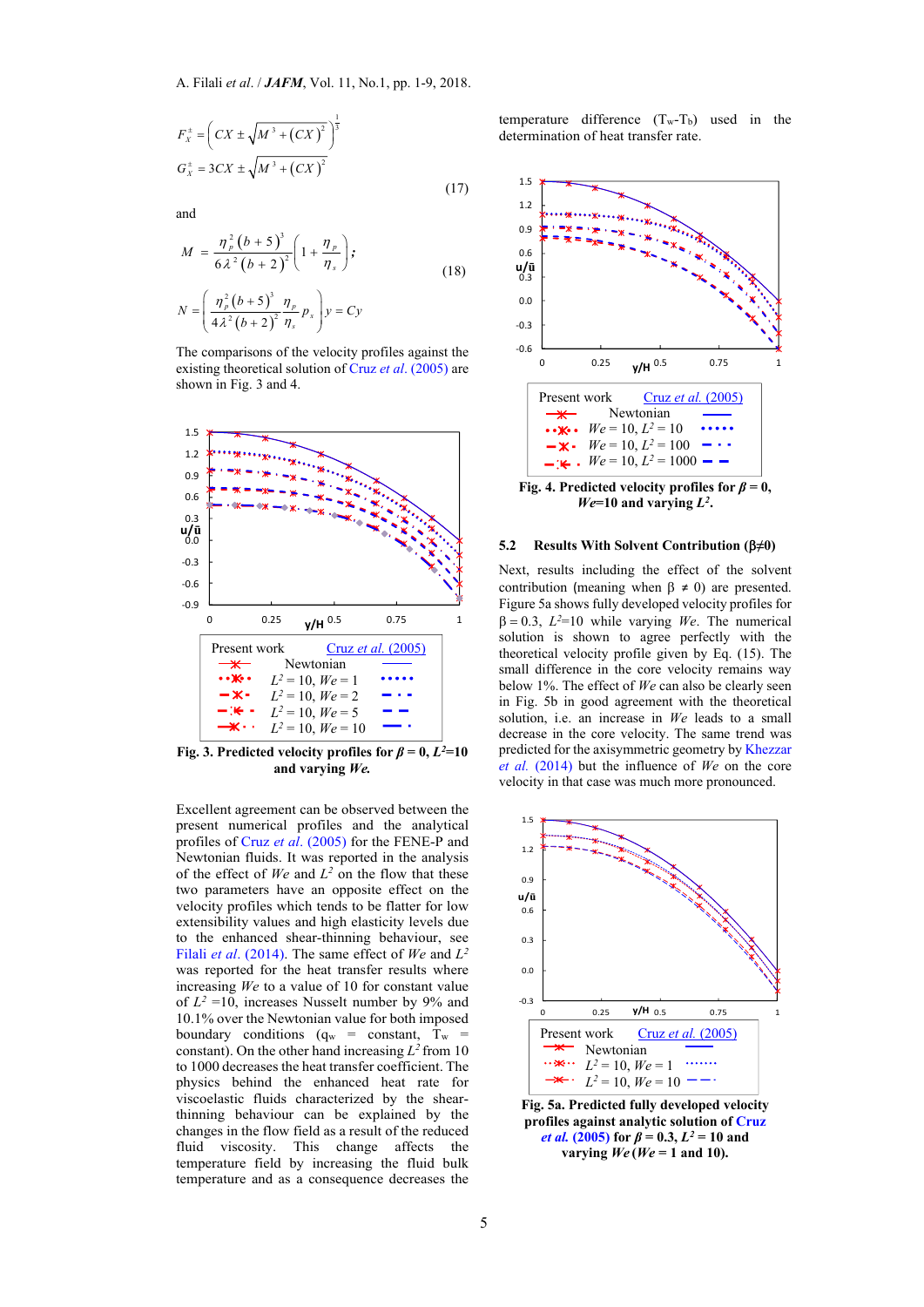

**Fig. 5b. Velocity profiles for constant**  $L^2 = 10$  **and**  $\beta = 0.3$  and varying *We*.

For a constant value of the polymer concentration  $\beta = 0.3$ , and a constant value of  $W_e = 10$ , the influence of the extensibility parameter  $L^2$  on the velocity profile is depicted on Fig. 6a. A good agreement between the present numerical predictions and the theoretical solution of Cruz *et al.* (2005) is shown in Fig. 6a with a difference less than 1%. Furthermore, the trend of the effect of increasing  $L^2$  leading to a flatter velocity profile is predicted correctly, see Fig. 6b.

The polymeric shear stress component could be obtained explicitly by solving Eq. (19); see Cruz *et al.* (2005)

$$
\frac{du(y)}{dy} = \frac{p_x y}{\eta_s} - \frac{1}{\eta_s} \tau_{yx}
$$
\n(19)

where

$$
\tau_{yx} = \left( \sqrt[3]{Cy + \sqrt{A^3 + (Cy)^2}} + \sqrt[3]{Cy - \sqrt{A^3 + (Cy)^2}} \right)_{(20)}
$$

and M and C are constant factors defined by Eq. (18). The axial normal stress is given by Eq. (21).



**Fig. 6a. Predicted fully developed velocity profiles against analytic solution of [Cruz** *et al***. (2005)**] for  $\beta = 0.3$ ,  $We = 10$  and varying  $L^2(L^2 = 10, 100$  and 1000).



**and β** = 0.3 and varying  $L^2(L^2 = 10, 100$  and **1000).** 

Figures 7a and b show the profiles of the normalized total extra stress for the axial and tangential components respectively. A very good agreement is shown between the numerical and the theoretical solution of Cruz *et al.* (2005) given by Eq. (15).

In Fig. 7a, the normal stress component shows a marked decrease when B increases to reach 1 as the polymer concentration decreases. In such conditions the behaviour approaches that of a Newtonian fluid. As for the shear stress component plotted in Fig. 7b, increasing the polymer concentration when  $\beta$  is decreased, leads to a decrease in the shear stress levels to lower values due to the shear thinning behaviour which becomes more important.



**Fig. 7a. Normalized normal stress profiles for fixed**  $We = 10$ ,  $L^2 = 10$  and varying  $\beta$ .



**Fig. 7b. Normalized shear stress profiles for fixed**  $W$ *e* = 10,  $L^2$  = 10 and varying β.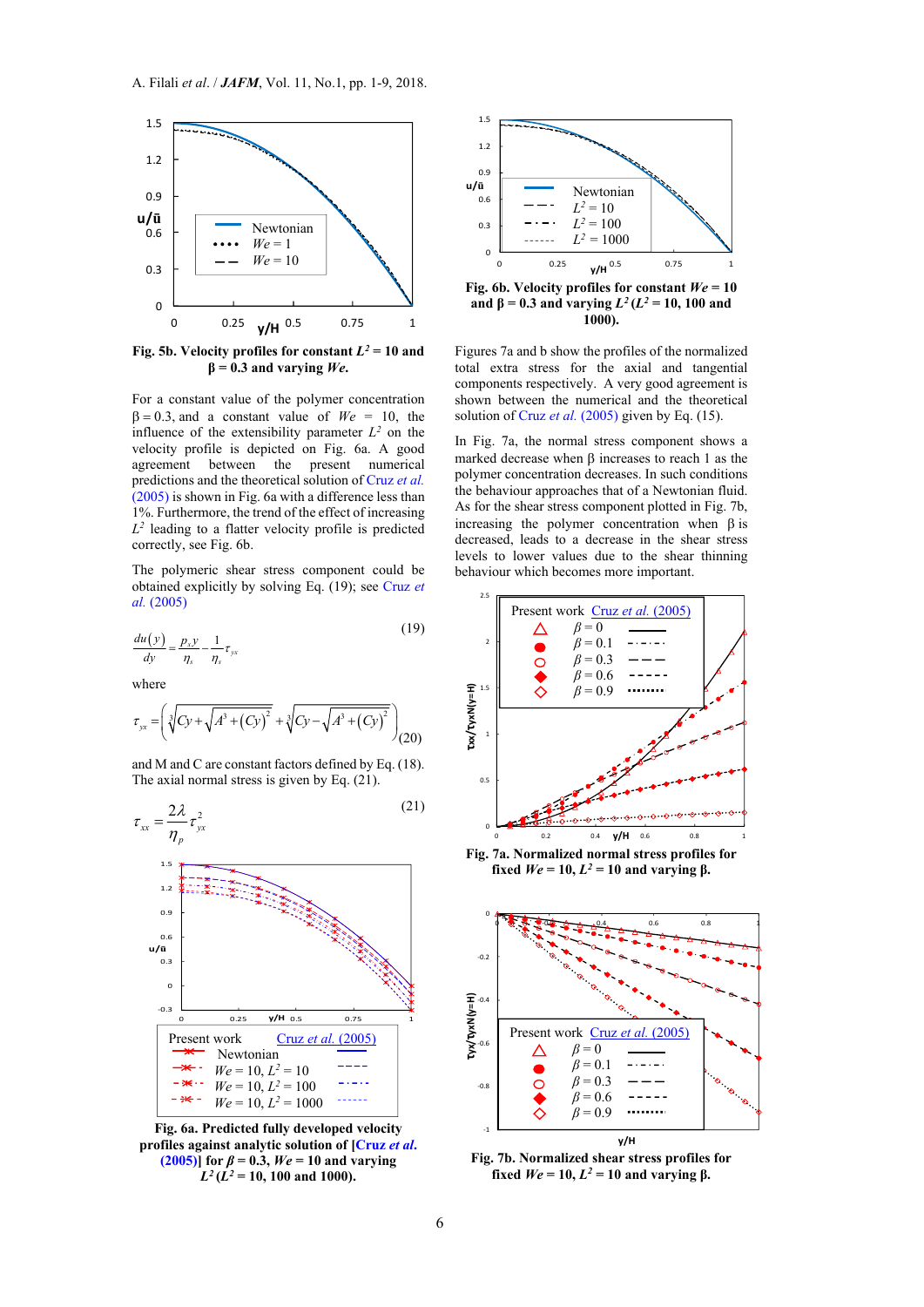Figure 8 represents the effect of the polymer concentration on the dimensionless temperature profile for a constant fluid elasticity and extensibility parameter ( $We = 10$  and  $L^2 = 10$ ). Results indicate that increasing the fluid concentration leads to an increase in the temperature profile specifically near the wall region which will degrade the heat transfer rate.



**Fig. 8. Normalized temperature profiles for fixed**   $We = 10$ ,  $L^2 = 10$  and varying  $\beta$ .

Figure 9, shows that combination of increasing *We* or decreasing  $L^2$  defined by the ratio  $We^2/(aL)^2$  (for  $We^2/(aL)^2$  < 20) leads to a decrease in the temperature profile specially near the wall region. This is due to the intensified shear-thinning effects that affect the velocity profiles which become flatter and leading to a higher shear rate near the wall and therefore improving the heat transfer rate. For  $We^2/(aL)^2 > 20$ , no changes are observed in the temperature profiles and therefore, Nusselt number becomes constant and reaches an asymptotic value. This is clearly shown later in Fig. 11.



 $β = 0.3$  and varying ratio  $We^2/(aL)^2$ **.** 

For many entry flow problems in industry, the thermal entry length is an important parameter that needs to be characterized since it can affect the performance of an industrial device. Therefore, it is

important to analyse the heat transfer rate in both, the developing and fully developed regions.

Figure 10 represents the effect of the polymer concentration  $(\beta)$  on the calculated local Nusselt number in both, the thermally developing and fully developed regions at high levels of elasticity and extensibility parameter ( $We = 10$  and  $L^2 = 10$ ). Results indicate that the highest values of the Nusselt number can be obtained for the case of pure polymeric fluid  $(\beta = 0)$  while increasing the solvent concentration  $(\beta \rightarrow 1)$  provides a heat transfer coefficient closer to the Newtonian limit. Results also show that the polymer concentration and the fluid rheology do not affect the thermal entry length which is found to be similar for both Newtonian and viscoelastic fluids. This confirms that similar to Newtonian fluids, the thermal entry length for viscoelastic fluids, depends only on *Re* and *Pr* number.

To cover the combined effect of the different parameters such as  $\beta$ , We and  $L^2$ , on the heat transfer enhancement, results in Fig. 11 represent the variation of the fully developed Nusselt number versus the ratio  $\dot{W}e^2/(aL)^2$  with the polymer concentration taken as a parameter for the case of a prescribed constant wall heat flux. Increasing  $We^2/(aL)^2$  leads to a monotonic increase in the Nusselt number from the well-known Newtonian value of 8.235 to reach an asymptotic limit of 9.08754 for the lowest solvent concentration or pure polymer case ( $\beta = 0$ ) where shear thinning behaviour is more pronounced. This represents a net increase of 10.35%. It is interesting to note that for a fixed value of  $\beta$  the Nusselt number increases rapidly to its asymptotic value.



**Fig. 10. Effect of solvent contribution** *β* **on the variation Nusselt number versus normalized longitudinal distance** *x*, for  $We = 10$  and  $L^2 = 10$ .

This is usually achieved for a value of  $We^2/(aL)^2$  of about 20 and sometimes lower for larger  $\beta$  values. This means that large values of  $We^2/(aL)^2$  have no influence on the Nu . A similar behaviour was predicted by Oliveira *et al.* (2004) and Khezzar *et al.*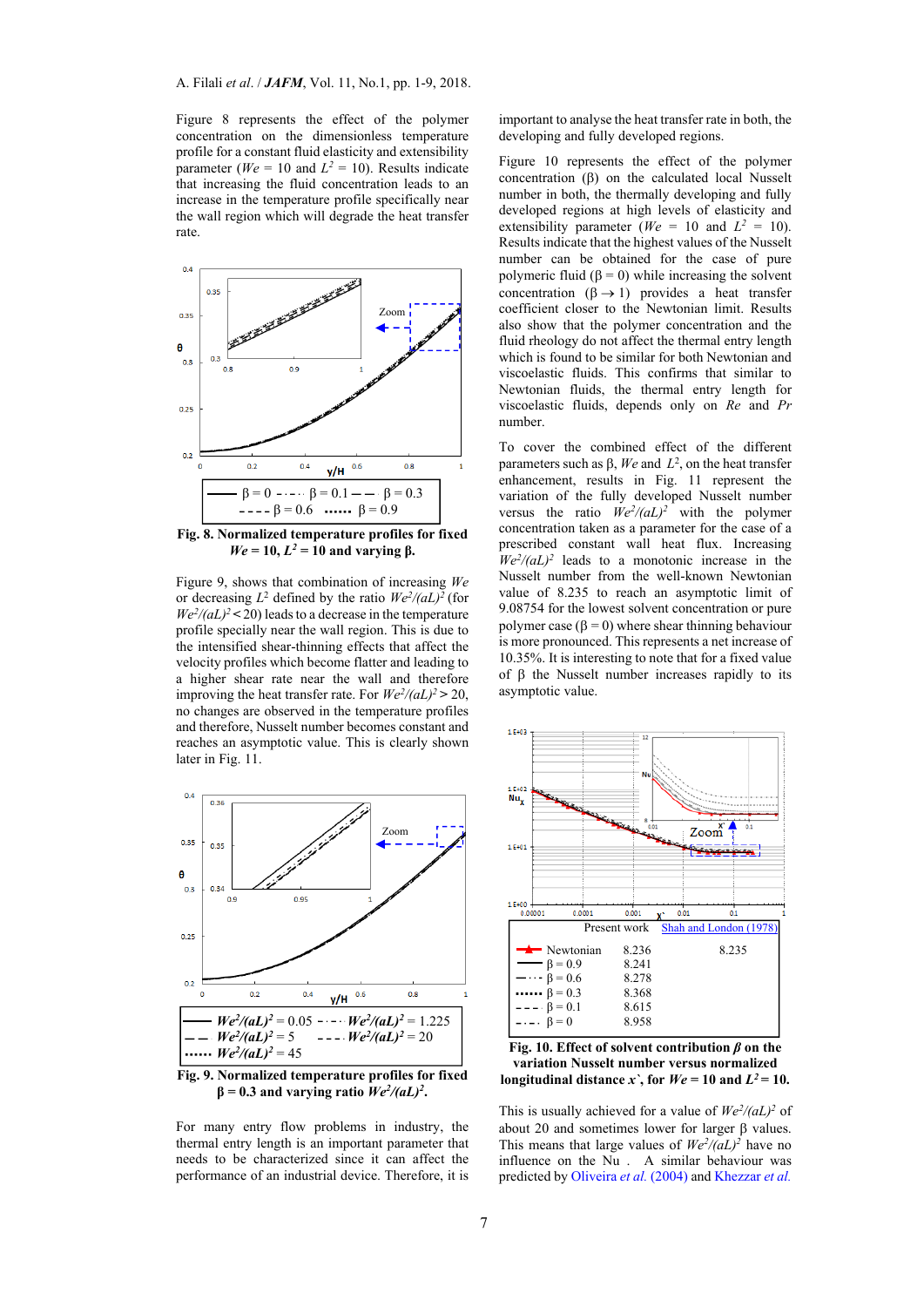(2014) for the case of the axisymmetric geometry and is typical of FENE-P fluids. It is worth mentioning also that for  $(8 \ge 0.5)$ , there is no significant enhancement of the fully developed Nusselt number which tends towards a value close to the Newtonian limit.



**Fig. 11. Nusselt number vs. the parameter** *We2/(a*   $L^2$ <sup>2</sup>, under imposed heat flux, positive  $q_w$ , effects **of the viscosity ratio β.** 

## **6. CONCLUSION**

Heat transfer and flow behavior of FENE-P fluid flowing between two stationary plates is investigated numerically using the POLYFLOW commercial code. The effect of the solvent concentration on this flow and heat transfer was assessed for an imposed constant heat flux condition. The study investigated the effects of the rheological parameters such as Weissenberg number (*We*) which defines the fluid elasticity, the extensibility parameter  $(L^2)$  and the polymeric concentration through the parameter β on the flow field and Nusselt number.

The results of the flow simulations have shown an excellent agreement between the theoretical and numerical velocity fields. This serves to validate both the numerical approach and provide further confirmation of the theoretical results.

For the FENE-P fluid, it was shown that increasing the elasticity (through Weissenberg number (*We*)) or decreasing the extensibility parameter  $(L^2)$  enhances the Nusselt number due to the enhanced shear-thinning behavior of FENE fluids. The increase can reach up to 10% over the Newtonian value. It was also found that for a constant polymer concentration the effect of the

parameter  $We^2/(aL)^2$  on enhancing the heat rate vanishes rapidly beyond values just above 20. The present results of the heat transfer for FENE-P fluids flowing between parallel plates with different solvent concentrations will contribute and provide useful knowledge of the development and the design of industrial applications using plane passages where heat transfer enhancement is sought.

#### **REFERENCES**

- Bird, R. B., C. F. Curtiss, R. C. Armstrong and O. Hassager (1987). *Dynamics of Polymeric Liquids Kinetic Theory* 2, second ed., Wiley, New York.
- Bird, R. B. Dotson, P. J. and N. L. Johnson (1980). Polymer solution rheology based on a finitely extensible bead-spring chain model, *J. Non-Newt. Fluid Mech* 7, 213-235.
- Coelho, P. M., F. T. Pinho and P J. Oliveira (2003). Thermal entry flow for a viscoelastic fluid: the Graetz problem for the PTT model. *Int. J. Heat and Mass Transfer* 46, 3865-3880.
- Coelho, P. M., F. T. Pinho and P. J. Oliveira  $(2002)$ . Fully developed forced convection of the Phan-Thien–Tanner fluid in ducts with a constant wall temperature, *Int. J. Heat Mass Transfer* 45, 1413–1423.
- Cotta, R. M. and M. N. Ozisik, (1986). Laminar forced convection to non-Newtonian fluids in ducts with prescribed wall heat flux, *Int Commun Heat Mass Transfer* 13, 325–334.
- Cruz, D. O. A., F. T. Pinho and P. J. Oliveira (2005). Analytical solutions for fully developed flow of some viscoelastic liquids with a Newtonian solvent contribution. *J. Non-Newt. Fluid Mech* 132, 28-35.
- Etemad, S. G., A. S. Mujumdar and B. Huang (1994). Viscous dissipation effects in entrance region heat transfer for a power law fluid flowing between parallel plates, *Int. J. Heat Fluid Flow* 15, 122–131.
- Fano, G. (1908). Contributo allo studio dei corpi filanti, Archivio di fisiologia (Contribution to the study of thread-forming materials. Physiology Archive) 5, 365–370.
- Filali, A., L. Khezzar and Z. Nemouchi (2014). Entry flows for FENE-P fluids in a plane passage for constant heat flux & wall temperature boundary conditions. Proceedings of CONV-14: Int. Symp. on Convective Heat and Mass Transfer 8 – 13.
- Filali, A. and L. Khezzar (2013). Numerical Simulation of the Graetz Problem in Ducts with Viscoelastic FENE-P Fluids" Computers and Fluids 84, 1-15.
- Filali, A., Khezzar, L., Nemouchi, Z., Siginer, D.A. (2012). Graetz Problem with Non-linear Viscoelastic Fluids in Non-Circular Tubes. *International Journal of Thermal Sciences* 61,